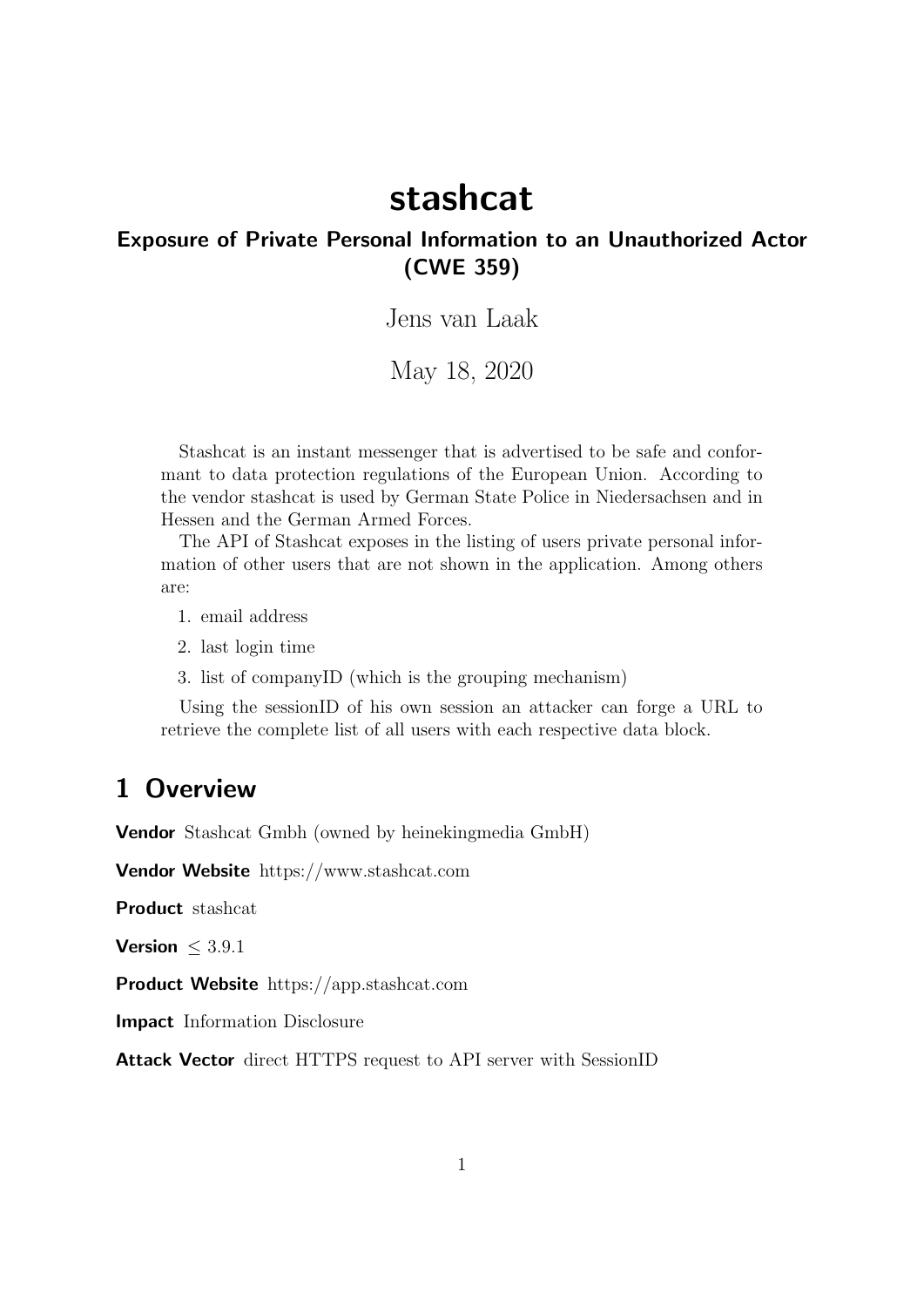## 2 Description

Stashcat uses an API to communicate with the system's server. Most of the requests are handled via HTTPS GET, POST and OPTIONS requests.

Two parameters – client key and device id – build the sessionID and are sent in each HTTPS request as parameters. The sessionID stays valid over a longer period of time (days), if the user does not explicitly log off. The log off function is not available in an easy way.

The list of users is retrieved from the system when the user searches for other users. This is done with a POST request to the URL: https://api.stashcat.com/users/listing using the parameters client key, device id, offset and limit. The parameters company, key hashes, search and sorting are used by the webapplication but they are optional.

The data transmitted to the client is the requested list in JSON format with the following fields: active, deactivated, email, first name, image, last login, manager, online, public key, read only, status, time joined, and role. The last one is a list of companies, which is a grouping mechanism in stashcat.

## 3 Description of the attack

An attacker needs access to a user account. He can then retrieve the client key and device id using the developers tool of the browser<sup>1</sup>. He can also get them by analysing his own web traffic after dumping the SSL keys of the browser or by using a SSL gateway. This is easy to do on private devices that are under full controll of the attacker.

The attacker can then forge and retrieve the respective URL with changed parameters. The optional ones can be dropped and the limit can be increased to a value higher than the estimated number of users<sup>2</sup>. This gives a complete list of all users with the complete dataset of each.

## 4 Impact

The data block of each user contains data that is not needed for the functionallity of the application in the context of the user directory visible to the user.

Especially for the email address and last login time there is no user consent to share this with other users.

The user can keep the sessionID valid by not logging off the system and use this sessionID to automate the regular retrieval of the full list. This gives opportunity to a wide range of analyis:

- 1. reveal the exact number of users
- 2. get all email addresses with firstname and name

<sup>1</sup>Normally started by pressing [F12].

<sup>2</sup>The system accepts 85.000 as a limit.